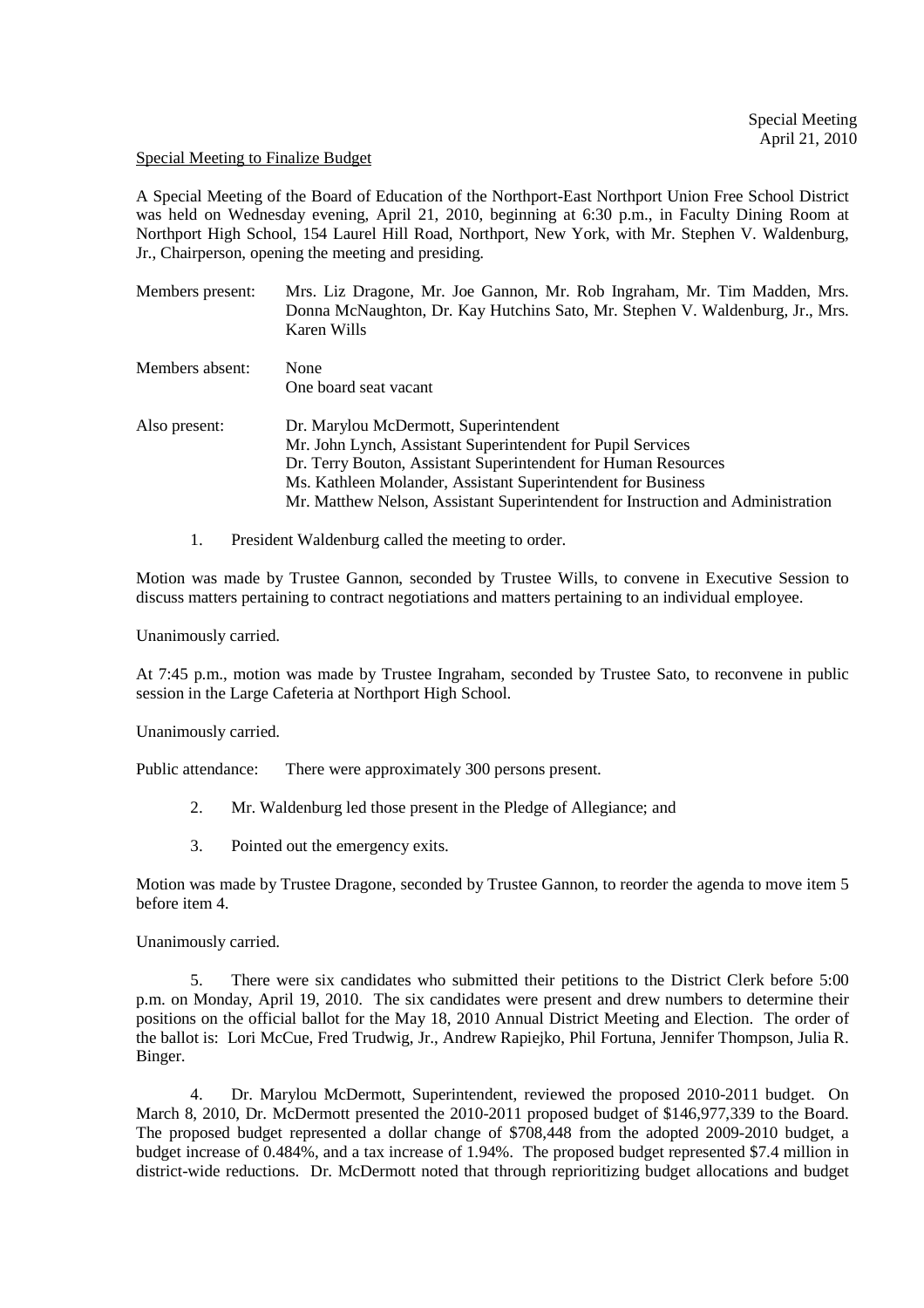Special Meeting to Finalize Budget April 21, 2010 – Page 2

code corrections \$1,017,029 was identified for restoration of programs. Dr. McDermott recommended the Board restore the elementary academic summer school program, intramurals, all athletics and all summer music programs for a total of \$948,781. Dr. McDermott noted that an additional \$483,800 would be needed for restoration of all student programs. Dr. McDermott reviewed the program implications of staffing reductions in grade K-12.

Motion was made by Trustee Dragone, seconded by Trustee McNaughton, to reorder the agenda and move all items under 8.1.1. through 8.1.21, Communications, before item 6.

Unanimously carried.

8.1.1 Email from Mr. Albert Prisco, received April 9, 2010, re: 403b

Mr. Prisco addressed the Board and stated that the District should offer its employees either a pension or a 403b, not both.

 8.1.2 Email from Ms. Christine Wagner, received April 12, 2010, re: Early Intervention Pre-School Program

 8.1.3 Email from Ms. Robert Heller, received April 13, 2010, re: Elementary Health Program

Ms. Heller addressed the Board and stated that she hopes the elementary school teachers will be able to deliver the same program that the current elementary health teachers teach. Ms. Heller also stated that she hopes the District doesn't become reactive instead of proactive.

8.1.4 Email from Ms. Laura Caderas, received April 14, 2010, re: AOF Program

8.1.5 Email from Ms. Amy Connor, received April 14, 2010, re: Teacher's pay freeze

8.1.6 Email from Ms. Suzanne Strakhov, received April1 4, 2010, re: YMCA The Place

8.1.7 Email from Ms. Mary Speed-Perri, received April 14, 2010, re: Budget

 8.1.8 Email from Ms. Karin Stucchio, received April 15, 2010, re: Swimming in 2010- 2011 Budget

 8.1.9 Email from Mr. & Mrs. Brian Washburn, received April 15, 2010, re: Budget cuts to Summer Music and Marching Band

8.1.10 Email from Ms. Francine Mauro, received April 15, 2010, re: SAT prep course

Ms. Mauro addressed the Board and urged the Board to rethink eliminating the SAT prep course at the high school. Ms. Mauro stated that it is an important and valuable course to the students.

 8.1.11 Email from Ms. Krista Boland, received April 16, 2010, re: 2010-2011 Budget Considerations

8.1.12 Email from Ms. Suzanne Fox, received April 15, 2010, re: Summer Music Program

Ms. Fox addressed the Board and commended the District on the incredible music program offered to the students and expressed her concern about the proposed cut to the Summer Music Program.

8.1.13 Email from Ms. Jen Montgomery, received April 16, 2010, re: Budget

Ms. Montgomery addressed the Board and stated that she was disappointed that the public did not hear from the teachers union regarding the proposed pay freeze and was hoping to be able to understand their position.

8.1.14 Email from Ms. Rachel Friedman, received April 16, 2010, re: Budget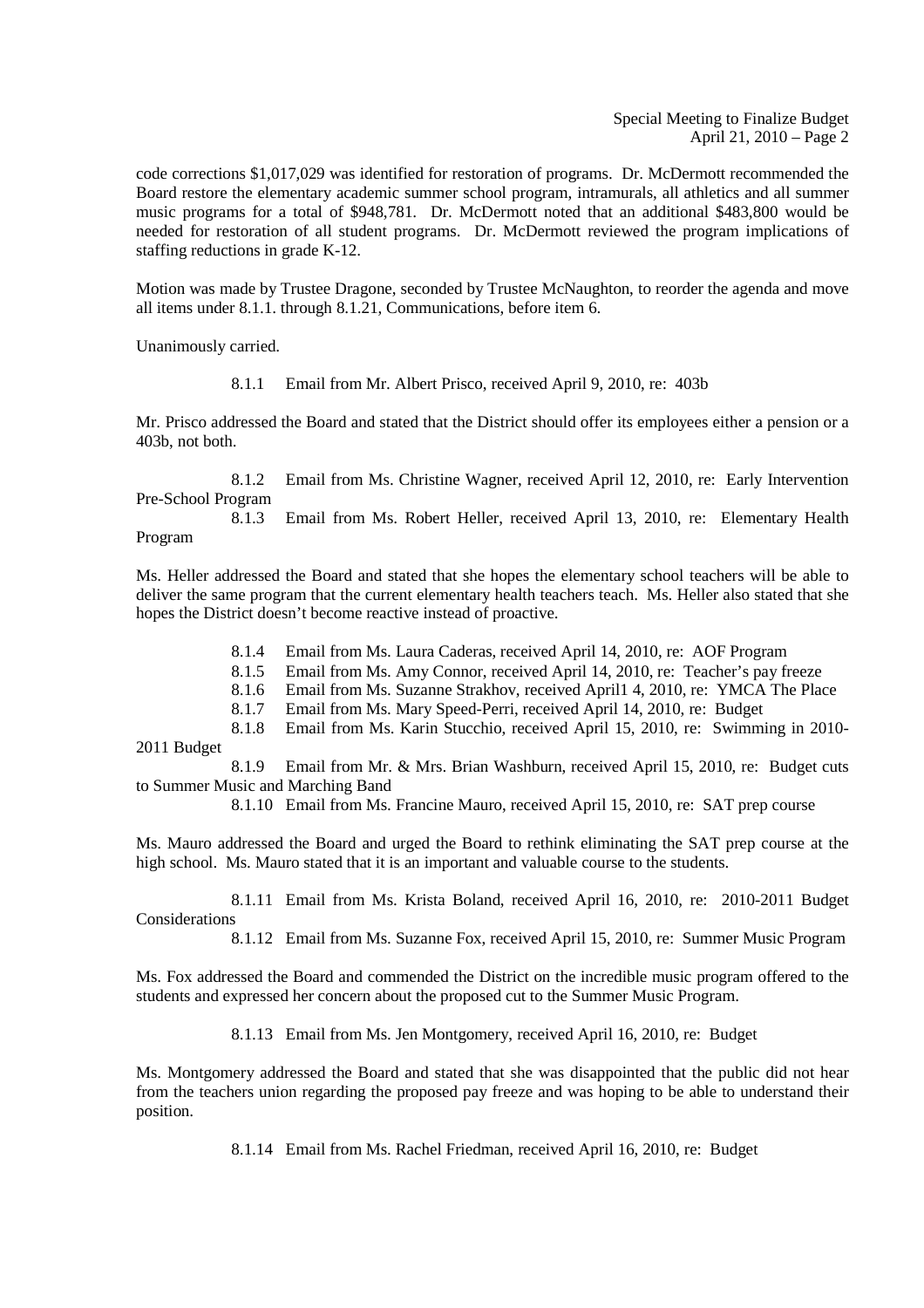Ms. Friedman addressed the Board and stated that she hoped a fair agreement is made between the Board of Education and the teachers' union. Ms. Friedman also asked the Board to reconsider cuts to health education and SAT prep course.

 8.1.15 Email from Ms. Tracy Bernson, received April 16, 2010, re: Proposed School Budget Concerns

Ms. Bernson addressed the Board and stated that she would approve a higher raise in taxes if it meant less cuts to the 2010-2011 budget.

 8.1.16 Email from Ms. Audrey Flick, received April 19, 2010, re: Early Intervention PreSchool Program

8.1.17 Emails from Mr. and Mrs. Jonathan Hatch, received April 19, 2010, re: Budget

 8.1.18 Email from Ms. Rene Fiechter (Ms. Eileen Callahan), received April 19, 2010, re: School Budget and YDA

Ms. Eileen Callahan addressed the Board and stated her concerns that the students were under the impression that the YDA program would cease to exist if the District cut the funding for the street outreach worker. Ms. Callahan stated that the YDA programs and after school activities would continue despite the possible financial loss.

Mr. Rod Miller, YDA Director, addressed the Board and stated that Ms. Callahan was incorrect and that if the street outreach worker funding is cut some of the programs offered to students will end.

8.1.19 Email from Ms. Christine Lentz, received April 19, 2010, re: 2010-2011 Budget

Ms. Lentz addressed the Board and requested the Board take a closer look at the money slated to be spent on technology. Ms. Lentz stated that these expenses are not necessities, they are luxuries. Mrs. Lentz urged the Board to work with the teachers to get them back into the classrooms as their role is grossly underestimated.

8.1.20 Email from Ms. Sheila Whitlow, received April 19, 2010, re: Budget

Ms. Whitlow addressed the Board and thanked Dr. McDermott and Ms. Molander for meeting with her to discuss her concerns. Ms. Whitlow stated that no one thing will answer the budget crisis and sacrifices need to be equitable and across the board. Ms. Whitlow asked all community members to write letters to representatives to get fair share of State Aid.

 8.1.21 Email from Ms. Deborah Brockwell, received April 19, 2010, re: Budget 2010- 2011

6. At 9:04 p.m., motion was made by Trustee Ingraham, seconded by Trustee Sato, to convene into Committee-of-the-Whole to discuss informally the budget that will be presented to the voters on May 18, 2010.

Unanimously carried.

At 11:00 p.m., motion was made by Trustee Sato, seconded by Trustee Dragone, to extend the meeting.

Unanimously carried.